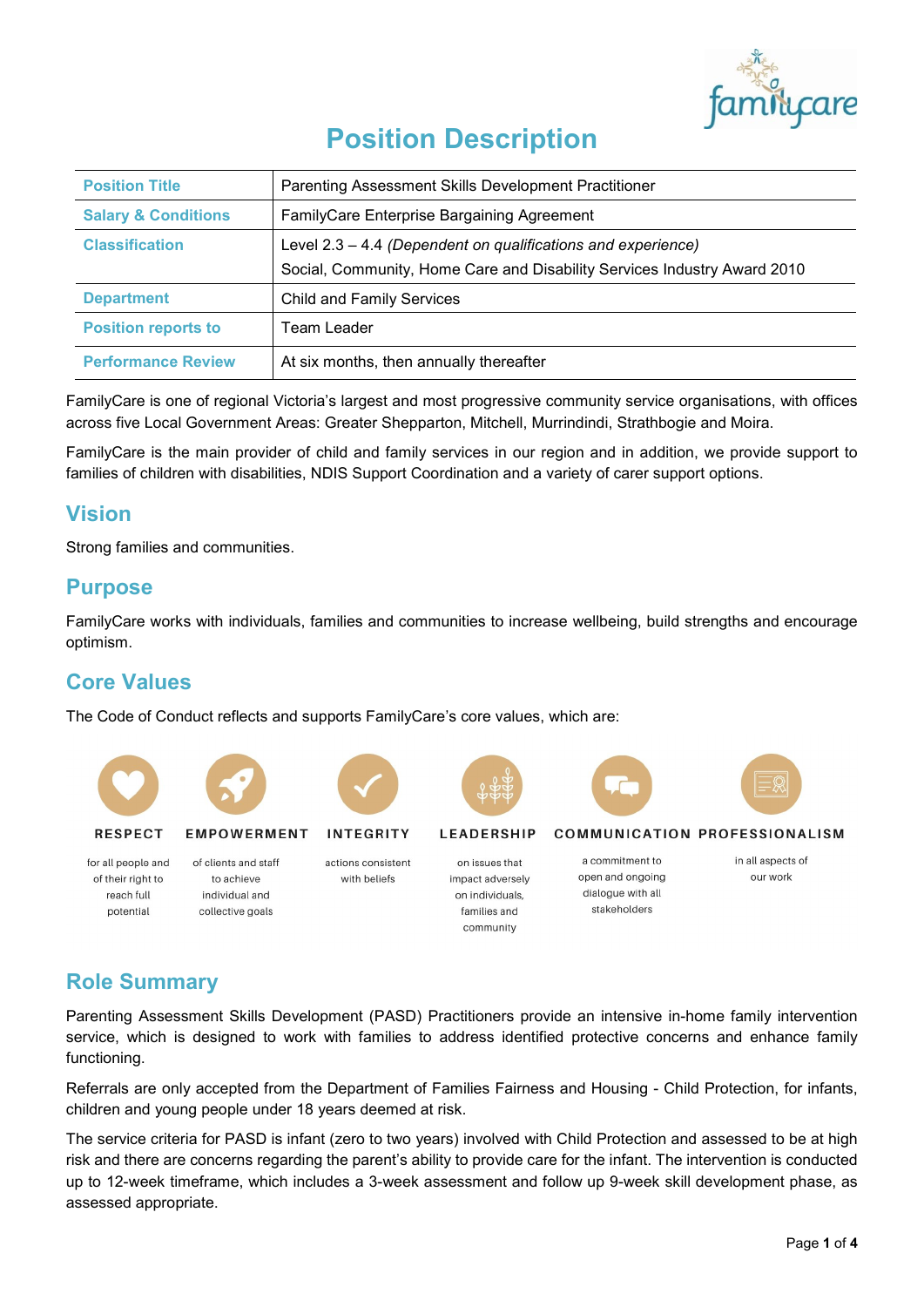PASD Practitioners work collaboratively and in partnership with the protective manager the Department of Families Fairness and Housing. Child Protection Unit Practitioner.

# **Key Performance Responsibilities**

#### **Service Delivery**

- 1. Conduct in home assessments identifying needs, strengths and risk in families and individuals.
- 2. Provision of therapeutic casework in partnership with children and families to improve and/or address safety and stability.
- 3. Work collaboratively with the Child Protection Unit and other key stakeholders and professionals in the best interests of the child.
- 4. Participation in weekly care plan meeting with the Child Protection Unit regarding progress of children and parent/carer in addressing protective concerns.
- 5. Establish a working relationship with children and families, which demonstrates respect and honest communication, particularly in relation to protective concerns and consequences.
- 6. Provide final recommendations and report to the Child Protection Unit.
- 7. Maintain program administrative requirements including maintenance of comprehensive case notes.
- 8. Conduct quality improvement activities including the development of program plans, case reviews, and implementation of evaluation mechanisms and monitoring of client and stakeholder satisfaction.

#### **Data Collection and Reporting**

- 1. Maintain program administrative requirements including maintenance of comprehensive case notes.
- 2. Electronic data collection.
- 3. Provide internal reports to the Team Leader.

#### **Representation and Advocacy**

- 1. Identify gaps in services available to clients and advocate on their behalf.
- 2. Attend network meetings and other related local forums or meetings.
- 3. Actively network locally and regionally to raise awareness and knowledge of the Child and Family Services' programs and the issues affecting children, adolescents and families.
- 4. Attend internal program and team meetings.

#### **Community Development and Education**

- 1. Increase community awareness regarding issues affecting families and available support services through the provision of information, education, and advocacy.
- 2. Provide specialist consultation to other community agencies and professionals to assist their ability to deliver services to children, adolescents, and families.
- 3. Promote a broader understanding of relevant State and Federal legislation that impact upon children and family welfare including the Children, Youth and Families Act 2005 and the Child Wellbeing and Safety Act 2005.
- 4. Prepare or participate in media initiatives associated with the program.

#### **Quality Improvement and Evaluation**

- 1. Meet occupational health and safety requirements.
- 2. Ensure that relevant policies and procedures are followed.
- 3. Participate in regular supervision activities.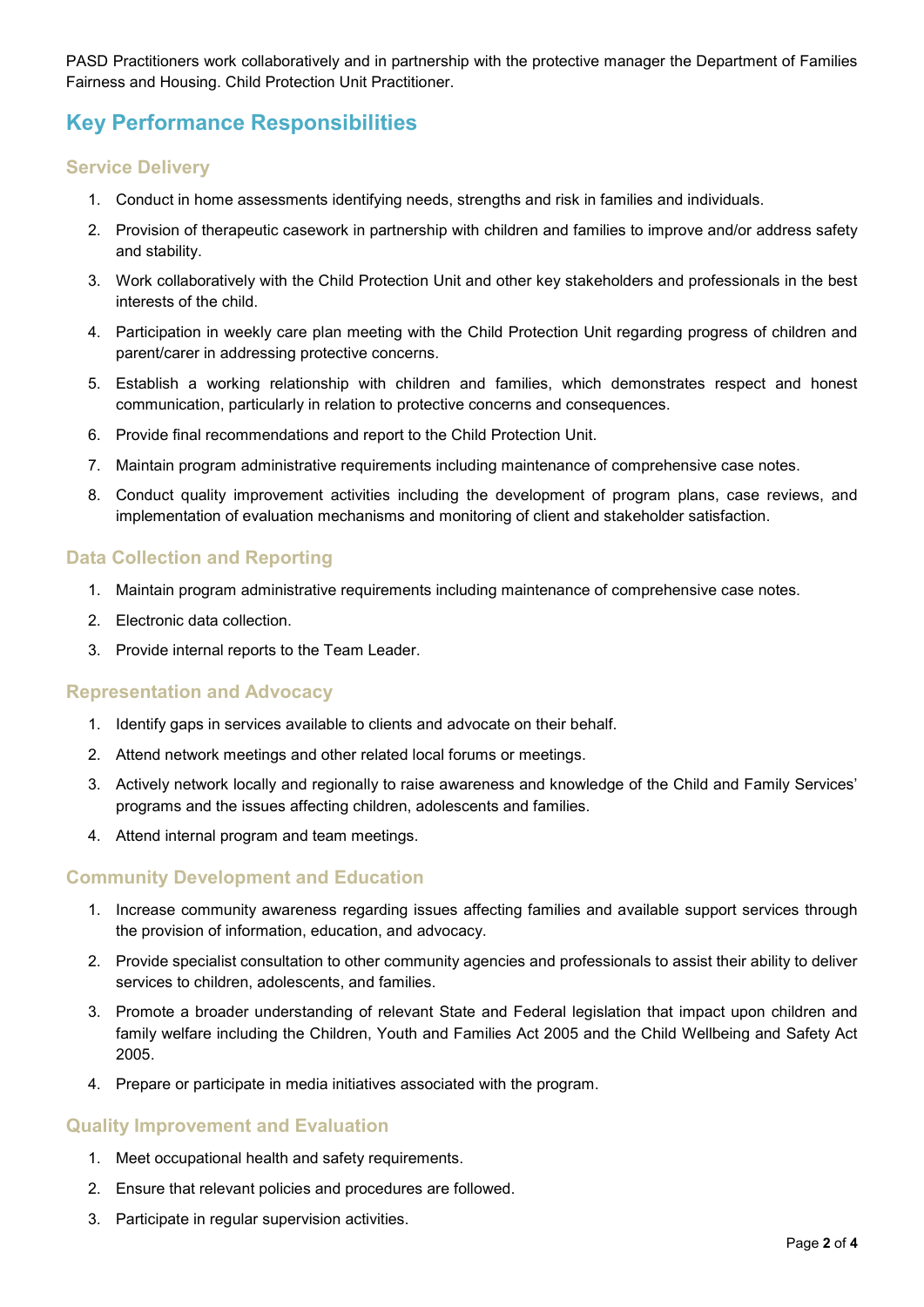- 4. Identify training needs in consultation with Supervisor and attend professional development as deemed appropriate.
- 5. Be aware of and meet relevant Quality Management System responsibilities.
- 6. Participate in relevant evaluation activities.
- 7. Be aware of FamilyCare's responsibilities to contribute to children's safety and wellbeing and report any concerns about neglect or abuse to a supervisor or manager.

# **Key Selection Criteria**

#### **Knowledge and Skills**

- 1. Experienced in working with vulnerable families, including capacity to engage clients and establish an effective professional relationship to bring about change.
- 2. Knowledge and experience in a range of relevant intervention strategies and frameworks including strengths based solution-focussed approaches.
- 3. Excellent written, verbal and report writing skills.
- 4. Well-developed skills in formulating recommendations to address child safety and wellbeing concerns.
- 5. Experience addressing :
	- a. Children's developmental needs
	- b. Child abuse and neglect
	- c. Risk and safety
	- d. Parent capacity
	- e. Skills development
	- f. Trauma informed practice.
- 6. Administration and organisational skills, including strong computer literacy.
- 7. Understanding of relevant legislation in particular the Children Youth and Families Act 2005 Child Wellbeing and Safety Act 2005.
- 8. Willingness to work across flexible weekday hours to meet the needs of infants, children and families and participation in an after-hours on call roster as required.

#### **Qualifications**

#### **Essential**

• Bachelor of Social Work or other tertiary qualification relevant to social welfare practice.

#### Desirable

- Minimum two years' case management experience, including expertise in working with infants, children and young people at risk.
- Further qualifications in Nursing or Early Childhood development.

#### **Safety Screening**

All applicants are subject to a National Police History Check.

Applicants who have lived overseas for 12 months or longer during the past 10 years are required to provide the results of an international police check.

A current Employee Working with Children Check (WWCC) card is required.

Current Australian Drivers Licence is required.